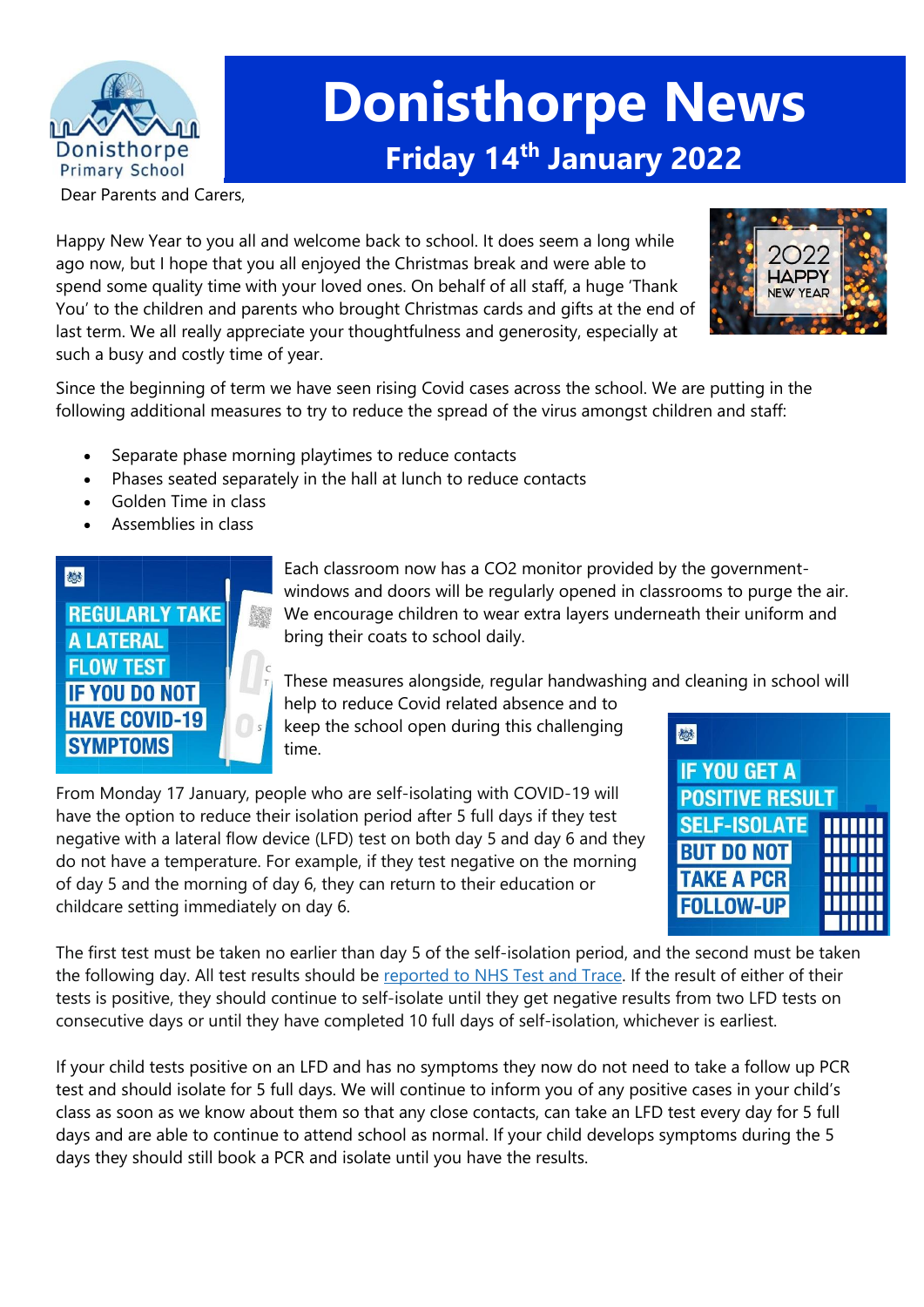If a member of your household tests positive, please test everyone in your house even if they have no symptoms. Please only send children into school if they have a negative test result if others in your house have Covid.



## *We ask that children and parents test regularly at home with LFD tests. Thank you for your support in keeping our school community safe.*

#### **Relationships and Sex Education Policy**

All primary schools in England must teach Relationships and Health Education but there is no legal requirement for primary schools to teach sex

education. At Donisthorpe, we have always taught some elements of sex education as part of our Personal, Social, Health and Economic Education curriculum (PSHE) as we believe that this knowledge is import to help children deal with different experiences and to prepare them for the next stage of their education and ultimately for adult life.

We have recently invested in a new PSHE resource for teachers to use in class with updated, more modern materials to further enhance our teaching. The lessons have been carefully planned within the PSHE curriculum to be age appropriate and to ensure that they fulfil the statutory requirements for Relationships and Health Education set out by the Department for Education. The scheme also gives the children the opportunity to revisit topics in different year groups as they mature and very much fits with the way in which we already teach.

The lessons are divided up into three overarching themes, spaced throughout the year:

- Families and relationships
- Health and wellbeing
- Safety and the changing body

Children are given the opportunity to increase their knowledge and understanding and to explore their feelings and ideas, whilst listening to the views of other people. The overall aim is for children to be able to make informed choices and decisions as they grow. The detail of what we teach is set out in our Relationships and Sex Education Policy, which is available on our website.



<http://www.donisthorpeprimary.org/policies.html>

#### **Young Voices**

Unfortunately, the Young Voices concert, planned for January 26<sup>th</sup> has been postponed. We will notify you of the rescheduled date when we have it.

### **End of Key Stage SATS**

SATs week for our current Year 6 children will take place in the week beginning Monday 9<sup>th</sup> May 2022. National testing for Year 2 children will take place during the month of May 2022. We will be sharing information regarding testing arrangements for Year 6 and Year 2 later on in the school year.

#### **Wales Residential**

Our Year 6 children will be going to Wales on 7<sup>th</sup> February 2022 for a week long adventure! There will be a short meeting for parents via Zoom on Tuesday 25<sup>th</sup> January at 6.00pm.